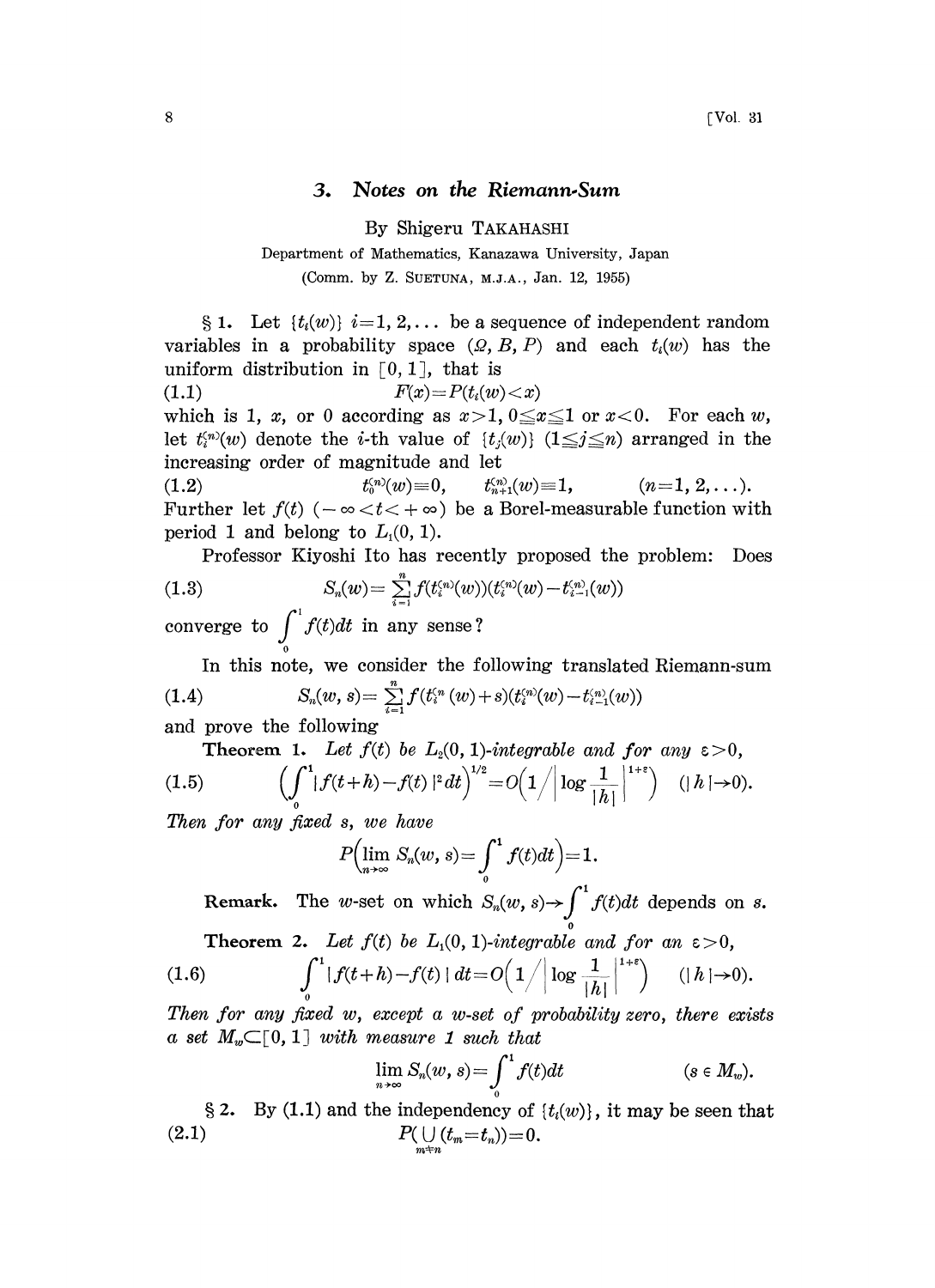On the other hand, we have

 $P(t_n(w)=t_n^{(n)}(w))=P(\setminus f_{v_1}$ 

where  $\searrow$  denotes the summation over all permutations of  $(v_1, v_2, ...)$  $\dots v_{n-1}$  and  $v_i$  denotes an integer between 1 and  $(n-1)$  such that  $v_i \neq v_j$  if  $i \neq j$ .

For different permutations of  $(v_1, v_2, \ldots v_{n-1})$  the corresponding sets  $[t_{v_1} < t_{v_2} < \cdots < t_{v_{n-1}} < t_n]$  are disjoint with each other and by the definitions of  $\{t_i(w)\}\ (1\leq i)$ , we have for any permutation of  $(v_1, v_2, ...)$  $\ldots v_{n-1}$ 

$$
P(t_{v_1} < t_{v_2} < \cdots < t_{v_{n-1}} < t_n) = \int_0^1 dx_n \int_0^{x_n} dx_{n-1} \int_0^{x_{n-1}} dx_{n-2} \cdots \int_0^{x_2} dx_1 = \frac{1}{n!}
$$

Therefore we obtain

(2.2)  $P(t_n(w) = t_n^{(n)}(w)) = 1/n$ . Let us put, for  $i \leq n$ , (2.3)  $d_{i,n}(w) = t_{j+1}^{(n)}(w) - t_i(w)$ , if  $t_i(w) = t_j^{(n)}(w)$   $(j=1, 2, ... n)$ and

(2.3')  $d'_{i,n}(w) = t_i(w) - t_{i-1}(w)$ , if  $t_i(w) = t_i^{(n)}(w)$  (j=1, 2, ... n). Then we can write

(2.4) 
$$
S_n(w, s) = \sum_{i=1}^n f(t_i(w) + s) d'_{i,n}(w).
$$
  
Lemma 1. We have, for  $0 \le h \le 1$ ,  

$$
P(d_{i,n}(w) < h) = P(d'_{i,n}(w) < h) = 1 - (1 - h)^n.
$$
  
Proof. By the definition of  $d_{i,n}(w)$ , we have  

$$
P(d_{i,n}(w) < h) = P(\lfloor d_{i,n}(w) < h \rfloor \cap \lfloor t_i(w) \le 1 - h \rfloor) + P(t_i(w) > 1 - h)
$$

$$
P(a_{i,n}(w) < h) = P(\lfloor d_{i,n}(w) < h \rfloor \cap \lfloor t_i(w) \leq 1 - h \rfloor) + P(t_i(w) > 1 - h)
$$
\n
$$
= \int_{0}^{1-h} P(d_{i,n}(w) < h \mid t_i(w) = x) \, dF(x) + h,
$$

where  $P(E|F)$  denotes the conditional probability of E under the hypothesis F. From the independency of  $\{t_i(w)\}$ , it follows that

$$
P(d_{i,n}(w) < h \mid t_i(w) = x) = P(\bigcup_{\substack{j=1 \\ j \neq i \\ j \neq i}}^{n} (x \leq t_j(w) < x + h) \mid t_i(w) = x) \\ = P(\bigcup_{\substack{j=1 \\ j \neq i \\ j \neq i}}^{n} (x \leq t_j(w) < x + h)) \\ = 1 - \prod_{\substack{j=1 \\ j \neq i \\ j \neq i}}^{n} (1 - P(x \leq t_j(w) < x + h)) = 1 - (1 - h)^{n-1}.
$$

Hence, we have

$$
P(d_{l,n}(w) < h) = \int_0^{1-h} \{1 - (1-h)^{n-1}\} dF(x) + h = 1 - (1-h)^n.
$$
\nsame way, we can show the second relation.  
\nm the above lemma, it may be seen that

By he same way, we ean show he second relation.

From the above lemma, it may be seen that

(2.5) 
$$
P(\max_{1 \le i \le n} d_{i,n}(w) \ge 4 \log n/n) \le \sum_{i=1}^{n} P(d_{i,n}(w) \ge 4 \log n/n)
$$

$$
= n(1 - 4 \log n/n)^{n} = O(1/n^{3}) \qquad (n \to +\infty)
$$

and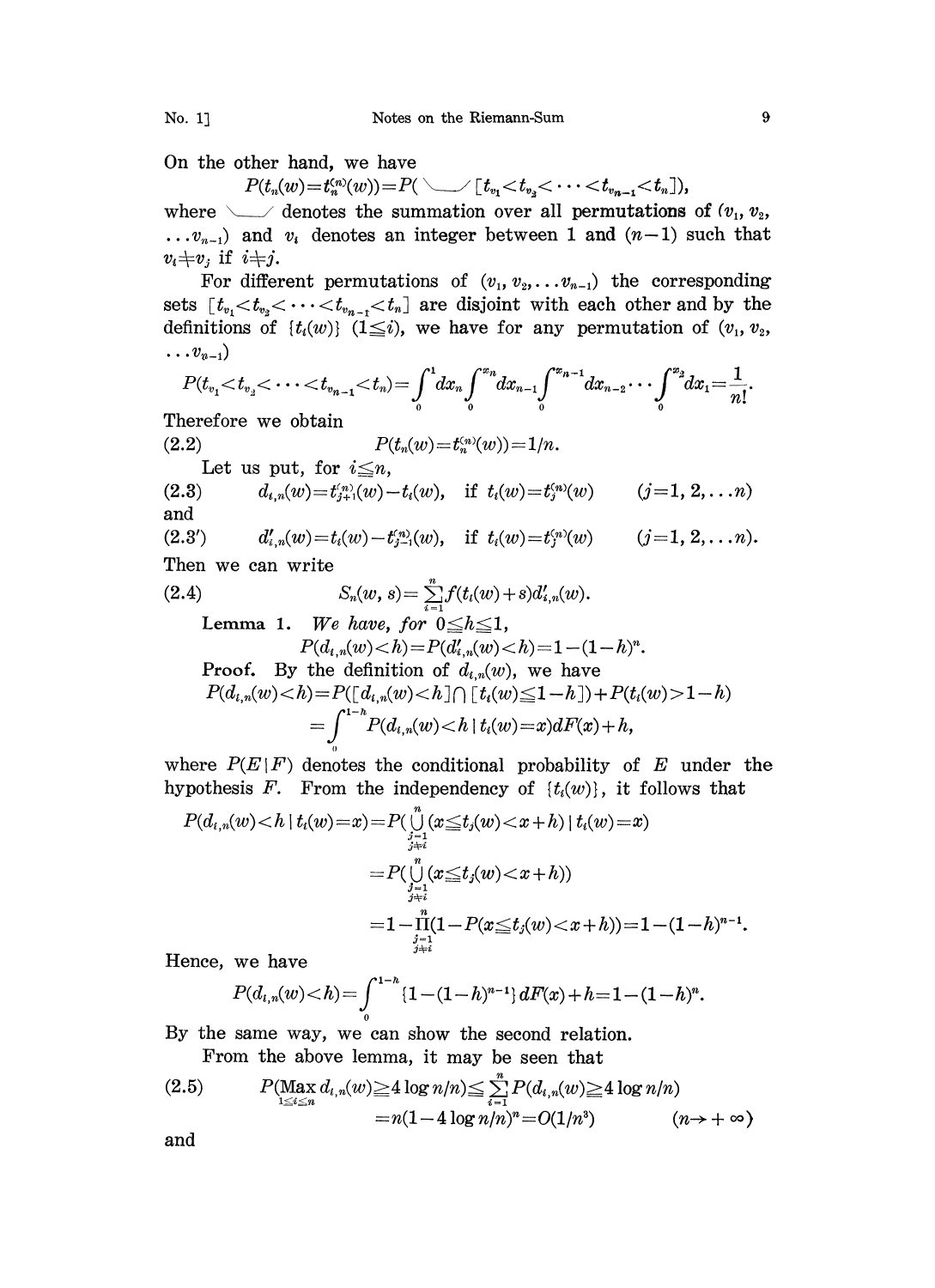10 S. TAKAHASHI [Vol. 31,

(2.5')  $P(\max_{1 \le i \le n} d',_{n}(w) \ge 4 \log n/n) = O(1/n^3)$   $(n \to +\infty).$ 

By an easy estimation, it may be seen hat

$$
(2.6) \qquad \int_{\Omega} d'_{i,n}(w)dP = O(1/n), \quad \int_{\Omega} (d'_{i,n}(w))^2 dP = O(1/n^2) \quad (n \to +\infty).
$$

**Lemma 2.** For every positive numbers x and y such that  $x+y<1$ , we have

$$
P([t_n(w) < x] \cap [d_{n,n}(w) < y]) = x \{1 - (1-y)^{n-1}\}.
$$

Proof. We have, by the same way as the proof of Lemma <sup>1</sup>

$$
P([t_n(w) < x] \cap [d_{n,n}(w) < y]) = \int_0^x P([d_{n,n}(w) < y] \mid [t_n(w) = z]) dF(z)
$$
\n
$$
= \int_0^x P(\bigcup_{i=1}^{n-1} (z \le t_i(w) < z + y) \mid t_n(w) = z) dF(z)
$$
\n
$$
= \int_0^x P(\bigcup_{i=1}^{n-1} (z \le t_i(w) < z + y)) dF(z)
$$
\n
$$
= \int_0^x \{1 - (1 - y)^{n-1}\} dF(z) = x \{1 - (1 - y)^{n-1}\}.
$$

The following lemma is well known.

Lemma 3. Let  $\{r_{i,n}\}$  be sequences of real numbers such that

$$
\qquad \qquad 0\!=\!r_{0,n}\!<\!r_{1,n}\!<\!r_{2,n}\!<\!\cdots\!<\!r_{n,n}\!<\!r_{n+1,n}\!=\!1\pmod{(n\!=\!1,2,\ldots)}\\ \qquad \qquad \text{and}\qquad \qquad \lim_{n\to\infty}\max_{0\leq i\leq n}\;(r_{i+1,n}\!-\!r_{i,n})\!=\!0.
$$

Then, if  $g(t)$  is  $L_1(0, 1)$ -integrable and periodic with period 1, we have  $\lim_{n\to\infty}\int_{0}^{1}|\sum_{i=1}^{n}g(r_{i,n}+s)\,(r_{i+1,n}-r_{i,n})-\int_{0}^{1}g(t)dt\,|\,ds=0.$ 

§ 3. Proof of Theorem 1. From (2.4), we obtain

 $S_n(w, s) - S_{n-1}(w, s) = d'_{n,n}(w) \{f(t_n(w) + s) - g_n(w, s)\}$  $(3.1)$ where  $\mathcal{L}=\mathcal{L}$ 

(3.2) 
$$
g_n(w, s) = \begin{cases} 0, & \text{if } t_n(w) = t_n^{(n)}(w) \\ f(t_n(w) + d_{n,n}(w) + s), & \text{if } t_n(w) \neq t_n^{(n)}(w). \end{cases}
$$
  
Since  $t_n(w) + d_{n,n}(w) \leq 1$ , we have

$$
\int_{\Omega} |S_n(w, s) - S_{n-1}(w, s) | dP
$$
\n
$$
= \int_{E_1} d'_{n,n}(w) |f(t_n(w) + s) | dP + \int_{E_2} d'_{n,n}(w) |f(t_n(w) + s) - f(t_n(w) + d_{n,n}(w) + s) | dP + \int_{E_3} d'_{n,n}(w) |f(t_n(w) + s) - f(t_n(w) + d_{n,n}(w) + s) | dP
$$
\n
$$
= I_1 + I_2 + I_3
$$

where 
$$
E_1 = [t_n(w) = t_n^{(n)}(w)],
$$
  
\n
$$
E_2 = [t_n(w) + t_n^{(n)}(w)) \cap (t_n(w) + d_{n,n}(w) = 1)],
$$
  
\nand 
$$
E_3 = [t_n(w) + t_n^{(n)}(w)) \cap (t_n(w) + d_{n,n}(w) < 1)].
$$
  
\nLet us put 
$$
E_4 = [d'_{n,n}(w) \ge 4 \log n/n].
$$

By  $(2.2)$  and  $(2.5')$ , we have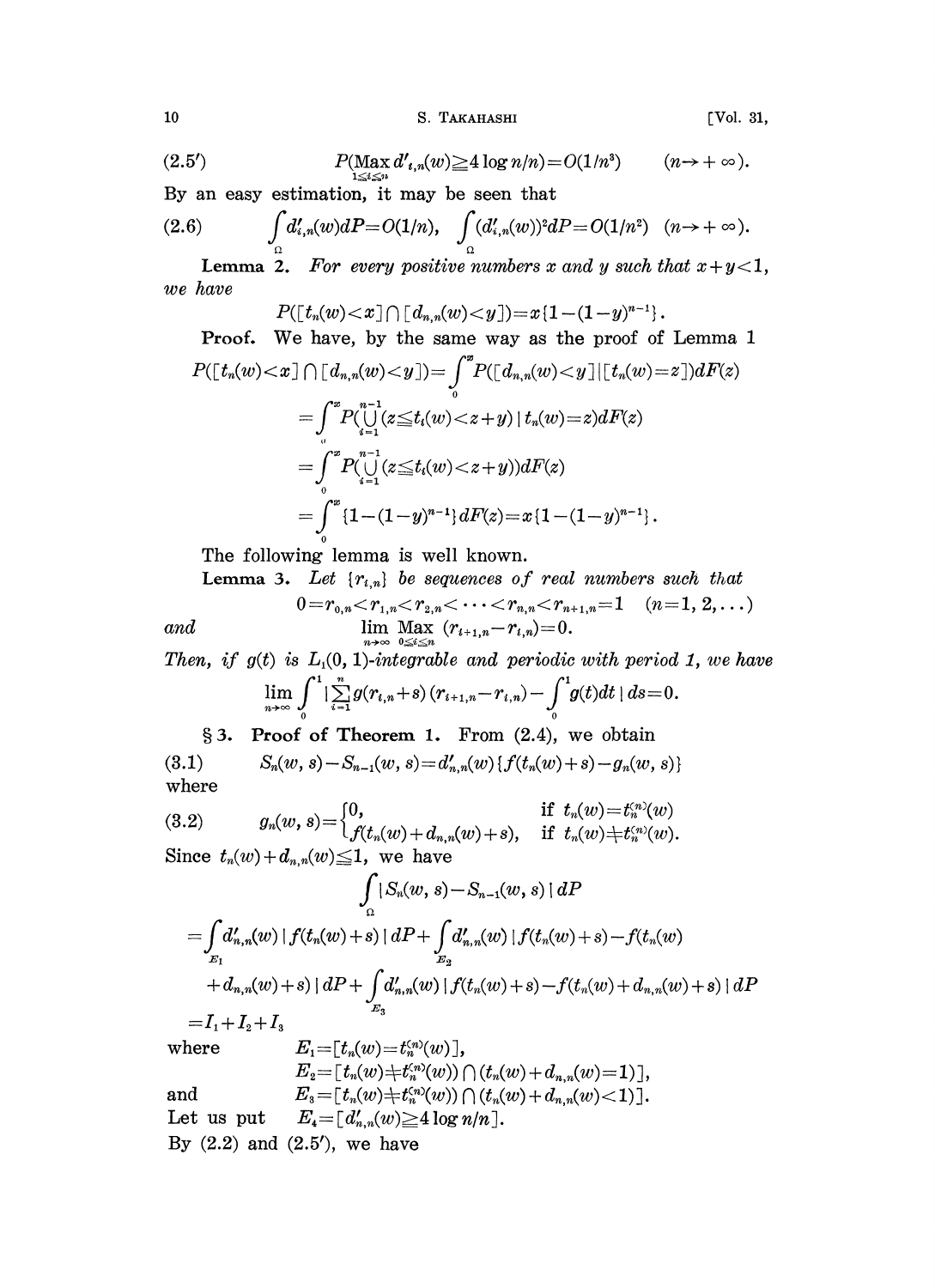$$
\begin{array}{l} I_{1} {\leq}\displaystyle \Big( \int\limits_{E_{1} \cap E_{4} } (d'_{n,n})^{2} dP \Big)^{1/2} \displaystyle \Big( \int\limits_{E_{1} \cap E_{4} } |f(t_{n}(w)+s)|^{2} dP \Big)^{1/2} \\[2mm] + \displaystyle \bigg( \int\limits_{E_{1} \cap \Omega - E_{4} } (d'_{n,n})^{2} dP \bigg)^{1/2} \displaystyle \Big( \int\limits_{E_{2} \cap \Omega - E_{4} } |f(t_{n}(w)+s)|^{2} dP \Big)^{1/2} \\[2mm] = O( P^{1/2} (E_{4} ) ) + O( \log n / n P^{1/2} (E_{1} ) ) \!= O( \log n / n^{3/2} ) \quad (n \rightarrow + \infty ). \end{array}
$$

By (1.1) and the definition of  $d_{n,n}(w)$ , we obtain

$$
P(E_2) \le P(\bigcup_{j=1}^{n-1} (t_j(w)=1)) = 0.
$$

Therefore  $I_2=0$ . By (2.6), we have

$$
I_{3} \leq \left(\int_{E_{3}} (d'_{n,n})^{2} dP\right)^{1/2} \left(\int_{E_{3}} |f(t_{n}(w) + d_{n,n}(w) + s) - f(t_{n}(w) + s)|^{2} dP\right)^{1/2}
$$
  
=  $O(1/n) \left(\int_{E_{3}} |f(t_{n}(w) + d_{n,n}(w) + s) - f(t_{n}(w) + s)|^{2} dP\right)^{1/2} \equiv O(1/n) \cdot I'_{s},$   
say. From Lemma 2 and the definition of  $E_{s}$ , it is easily seen that

From Lemma 2 and the definition of  $E<sub>s</sub>$ , it is easily seen that

$$
I_{{\bf s}}'\!\!=\!\left\{\!\int\limits_{{\bf p}}\!\int\limits\!\left|f(x\!+\!y\!+\!s)\!-\!f(x\!+\!s)|^{{\bf 2}}(n\!-\!1)(1\!-\!y)^{n-2}dxdy\right\}^{{\bf 1}/2}\!\!
$$

where D denotes the domain ( $0 \le x < 1$ ,  $x+y < 1$  and  $0 \le y$ ). we have, by  $(1.5)$ , Hence

$$
I'_{3} = \left\{ \int_{0}^{1} (n-1)(1-y)^{n-2} dy \int_{0}^{1-y} |f(x+y+s) - f(x+s)|^{2} dx \right\}^{1/2}
$$
  
\n
$$
= \left\{ \int_{0}^{1} (n-1)(1-y)^{n-2} dy \int_{0}^{1-y} |f(x+y+s) - f(x+s)|^{2} dx \right\}^{1/2}
$$
  
\n
$$
+ \int_{\frac{\log(n-1)/n-1}{\log(n-1)/n-1}}^{1} (n-1)(1-y)^{n-2} dy \int_{0}^{1-y} |f(x+y+s) - f(x+s)|^{2} dx \right\}^{1/2}
$$
  
\n
$$
= O\left\{ \frac{1 - [1 - \log(n-1)/(n-1)]^{n-1}}{(\log n)^{2+2^{\epsilon}}} + \left( 1 - \frac{\log(n-1)}{n-1} \right)^{n-1} \right\}^{1/2} = O(1/(\log n)^{1+\epsilon}).
$$
  
\nTherefore,  $\sum_{n=0}^{n-1} \int_{0}^{1} |S_{n}(w, s) - S_{n-1}(w, s)| dP < +\infty.$ 

This proves that, for any fixed  $s$ ,

$$
(3.3) \tP(S_n(w, s) \tconverges)=1.
$$

Hence, for the Proof of Theorem 1, it is sufficient to show that

(3.4) 
$$
M_n = \int_{\Omega} |S_n(w, s) - \int_0^1 f(t) dt | dP = o(1) \qquad (n \to +\infty).
$$

On the other hand, we have

$$
(3.5) \quad S_n(w, s) - \int_0^1 f(t)dt = \sum_{i=1}^n \int_0^{d'_{i,n}(w)} \{f(t_i(w) + s) - f(t_i(w) + s - u)\} du
$$

$$
+ \int_0^{1 - t_{n(w)}^{(q_i)}} f(t_n^{(n)}(w) + s + u) du.
$$

Let us put  $\max_{1 \leq i \leq n} d_{i,n}'(w) \geq 4 \log n/n$  . Then by  $(2.5')$ , it may be seen that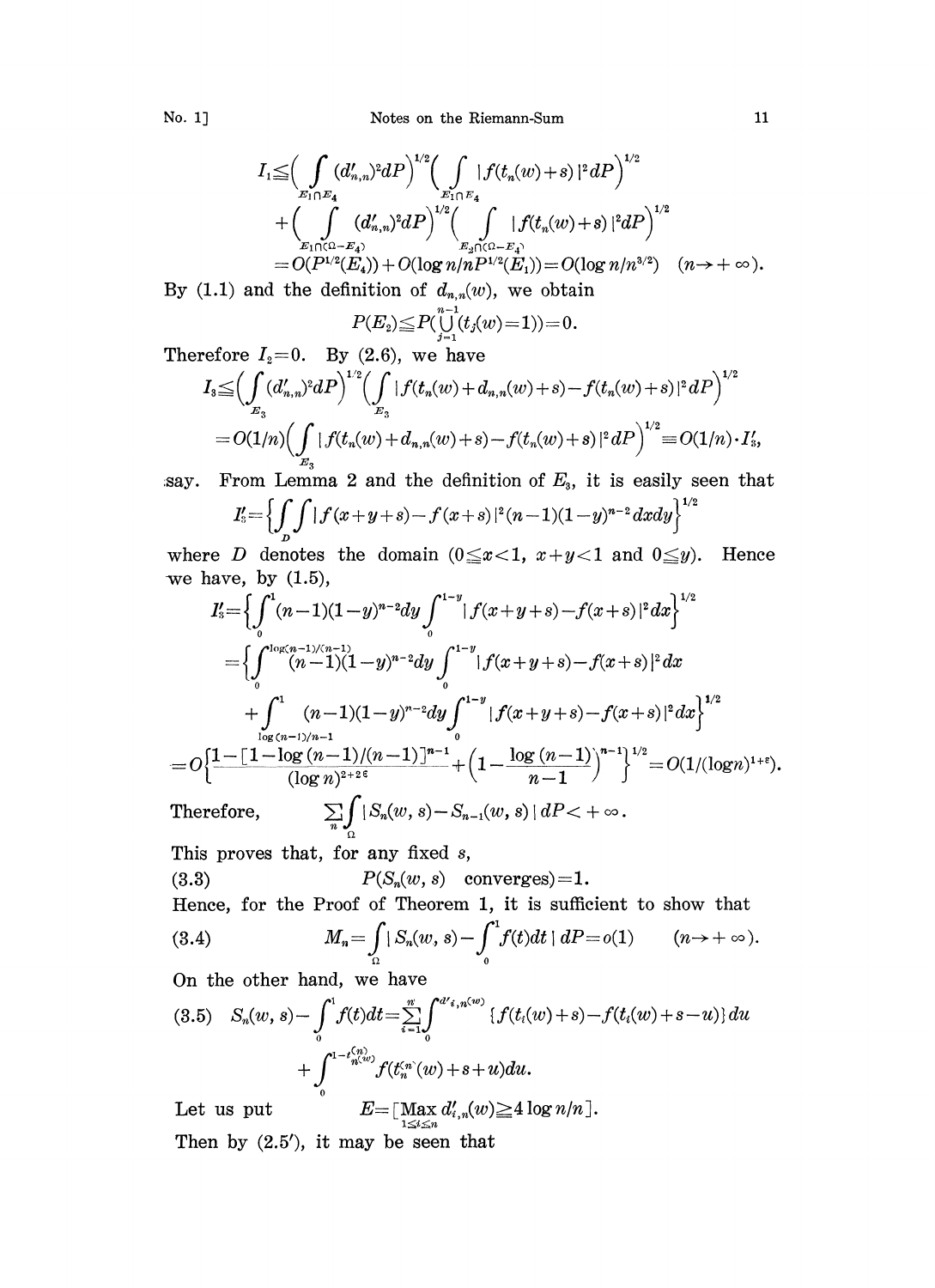12 S. TAKAHASHI [Vol. 31,

$$
(3.6) \quad \int_{E} |S_n(w, s) - \int_{0}^{1} f(t)dt | dP
$$
\n
$$
\leq \sum_{i=1}^{n} \int_{E} |f(t_i(w) + s)| dP + \int_{E} dP \cdot \int_{0}^{1} f(t)dt |
$$
\n
$$
\leq \sum_{i=1}^{n} P^{1/2}(E) \Biggl(\int_{0}^{1} |f(t_i(w) + s)|^{2} dP\Biggr)^{1/2} + P(E) \cdot \int_{0}^{1} f(t)dt | = O(1/n^{1/2})
$$

and by (3.5)

$$
(3.7) \quad V_n = \int_{\Omega - E} |S_n(w, s) - \int_0^1 f(t) dt|^2 dP
$$
\n
$$
\leq \left(\sum_{i=1}^n \int_{\Omega - E} |S_n(w, s) - \int_0^1 f(t) dt| dP \int_0^{d'_{i, n}(w)} |f(t_i(w) + s) - f(t_i(w) + s - u)| du + \int_{\Omega - E} |S_n(w, s) - \int_0^1 f(t) dt| dP \int_0^{1 - t_{n(w)}^{(n)}} |f(t_n^{(n)}(w) + u + s)| du \right)
$$
\n
$$
= \sum_{i=1}^n V_{i, n} + V'_n,
$$

say. By  $(1.5)$  we have

say. By (1.5) we have  
\n
$$
(3.8) \quad V_{i,n} \leq \int_{0}^{1} |S_n(w, s) - \int_{0}^{1} f(t)dt| dP \int_{0}^{4 \log n/n} |f(t_i(w) + s) - f(t_i(w) + s - u)| du
$$
\n
$$
= \int_{0}^{4 \log n/n} du \int_{0}^{1} |S_n(w, s) - \int_{0}^{1} f(t)dt| |f(t_i(w) + s) - f(t_i(w) + s - u)| dP
$$
\n
$$
\leq \int_{0}^{4 \log n/n} du (\int_{0}^{1} |f(t_i(w) + s) - f(t_i(w) + s - u)|^2 dP)^{1/2} V_n^{1/2}
$$
\n
$$
= O(V_n^{1/2}/n(\log n)^s).
$$
\nBy the definitions of  $t_n^{(n)}(w)$  and  $d_{i,n}(w)$ , it is seen that

By the definitions of 
$$
t_n^{(n)}(w)
$$
 and  $d_{i,n}(w)$ , it is seen that  
\n(3.9)  $V'_n = O\left(\int_{\Omega - E} |S_n(w, s) - \int_0^1 f(t)dt| |1 - t_n^{(n)}(w)|^{1/2} dP\right)$   
\n
$$
= O\left[V_n\left(\int_{\Omega - E} |1 - t_n^{(n)}(w)| dP\right)\right]^{1/2}
$$
\n
$$
= O\left(V_n\left(\int_{1 - t_n^{(n)}} (1 - t_n^{(n)}) dP + \int_{1 - t_n^{(n)}} (1 - t_n^{(n)}) dP\right)\right)^{1/2} = O\left(\frac{V_n^{1/2} (\log n)^{1/2}}{n^{1/2}}\right).
$$
\nFor (2.7), (2.8), and (2.9), we get

By  $(3.7)$ ,  $(3.8)$  and  $(3.9)$ , we get By (3.7), (3.8) and (3.9), we get<br>(3.10)  $V_n^{1/2} = O(1/(\log n))$ (8.10)<br>By (8.6), (8.7) and (8.10), it follows that  $\int_{\Omega} \Big| S_n(w, s) - \int_0^1 f(t) dt \Big| \, dP = O(n^{-1/2}) + O(1/(\log n)^s) = o(1) \quad (n \to +\infty).$ § 4. Proof of Theorem 2. From (3.1) and (3.2), we have<br>  $\int_{\Omega} dP \int_{0}^{1} |S_n(w, s) - S_{n-1}(w, s)| ds$ <br>  $= \int_{t_n^{(n)} \doteq t_n} d'_{n,n} dP \int_{0}^{1} |f(t_n(w) + s) - f(t_n(w) + d_{n,n}(w) + s)| ds$